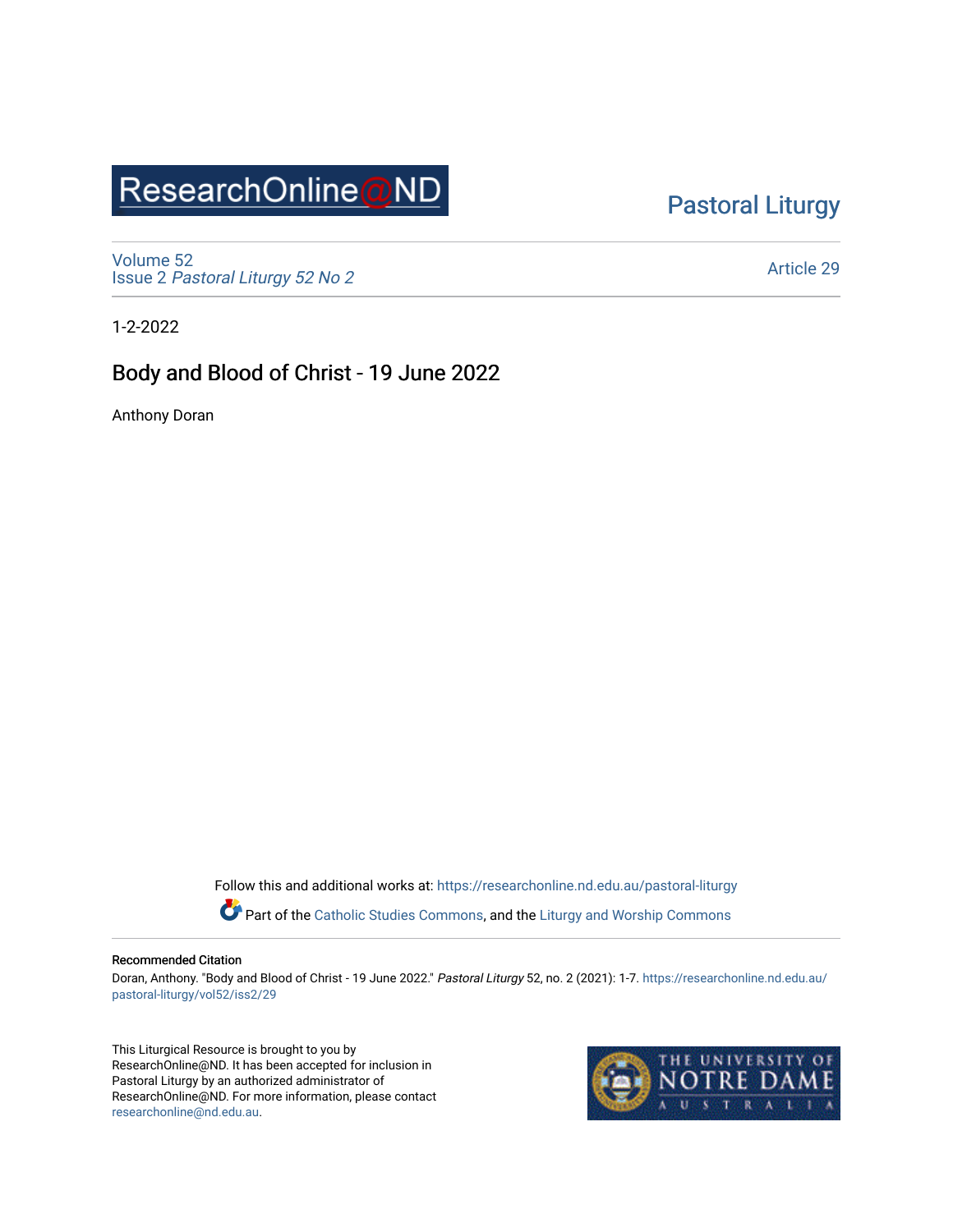

# **19 June 2022**

# The Most Holy Body and Blood of Christ

Reflection by Anthony Doran

## **Introduction**

The greatest gift which God gives to the Church is the Eucharist – the body and blood of his Risen Son, Jesus. As we are fed and nourished with so great a gift, do we allow ourselves to be truly transformed into the Body of Christ, bringing life to the world in which we live? During this Refugee Week we could carefully consider the needs of all displaced people around the world. What can we do?

# **Penitential Act**

Use one of the *Roman Missal* texts or this optional litany form:

Lord Jesus, you become food for us to eat. Lord, have mercy.

You strength us for life in the Spirit. Christ, have mercy.

You make us one with the Father. Lord, have mercy.

# **Collect**

*The oration* O God, who in this wonderful Sacrament have left us a memorial of your Passion, grant us, we pray, so to revere the sacred mysteries of your Body and Blood that we may always experience in ourselves the fruits of your redemption.

### *Commentary by Gerard Moore*

Our collect has been in the manuscript tradition from the earliest times of the celebration of this feast and betrays some of its medieval predilections. The 'wonderful sacrament' which is also a 'memorial' of the passion is the celebration of the Eucharist itself. Piety somewhat confusedly, though customarily, also refers to the consecrated Bread and Wine as the Sacrament. The sacred mysteries here is the presence of Christ in the consecrated bread and cup. The question remains what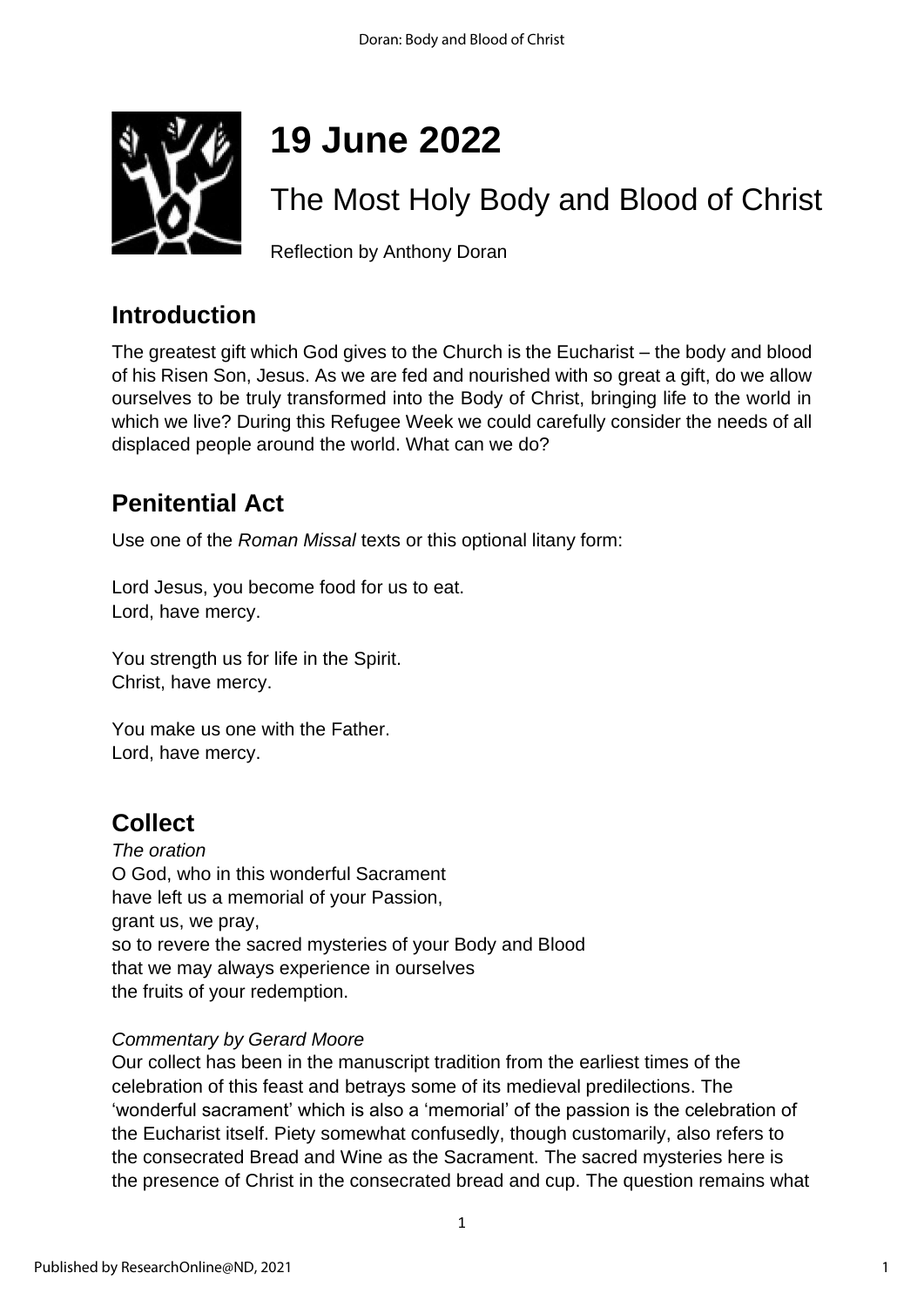it means to 'revere' this mystery. The Eucharistic liturgy would infer that the highest reverence to be made to the Body and Blood of the Lord is to eat and drink of it at the table of the Lord. The prayer is not so clear on this, and the thirteenth century context would dictate that it refers more to reverence by adoration and spiritual communion. The petition links reference to an experience of the fruits of God's redeeming actions. There is in this not so much a dwelling on the passion of Christ, particularly the sense of blood, but a rejoicing that the power of the redemption is alive in us.

# **First Reading**

### **Genesis 14:18-20**

Upon returning after rescuing his nephew Lot, Abram is blessed by Melchizedek the priest-king of Salem, invoking the God Most High. Melchizedek blesses Abram with bread and wine.

# **Responsorial Psalm**

### **Psalm 109:1-4. R. v. 4**

#### *You are a priest forever, in the line of Melchizedek.*

Today's psalm is no doubt chosen because of its reference to Melchizedek. It is one of the royal psalms, associated with King David and rich in images of enthronement. The psalm also establishes a father-son relationship between God and the king.

# **Second Reading**

### **1 Corinthians 11:23-26**

Today's Second Reading is considered by scholars to be the earliest account of the institution of the Eucharist. In calling the Corinthian church back to right order, Paul reminds them of what the communal meal is about. Not gluttony and drunkenness, but as a memorial of the Lord Jesus.

## **Gospel Reading**

### **Luke 9:11-17**

By taking five loaves and two fish, blessing them, breaking the bread and sharing it, Jesus feeds five thousand. And there is enough left over to fill twelve baskets. When we are fed by Jesus, especially in the Eucharist, there is always more than enough to satisfy our every need.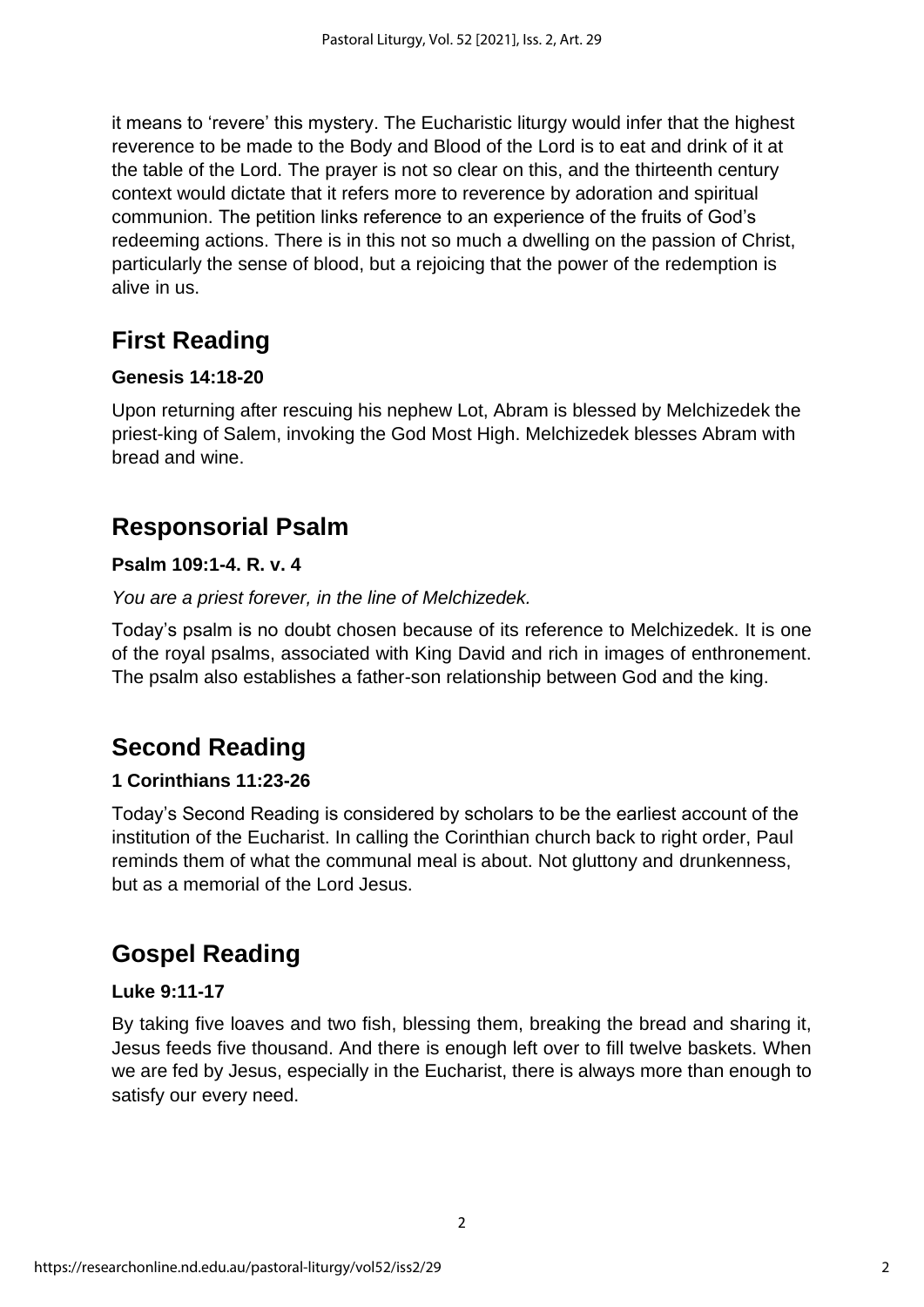### **Reflection**

In the Bible, the figure of Melchizedek is somewhat mysterious. He appears only once in the Old Testament in the brief episode which we read in today's First Reading. We know little about him. We are told that he was king of Salem, but we do not really know where Salem was. Some think Salem is Jerusalem, but we are far from certain. We are also told that Melchizedek is also a priest of God Most High who offers bread and wine.

Indeed, it is because of this that we still remember him today. In our First Eucharistic Prayer, we ask the Father to look with favour upon our offerings and accept them as he once accepted the offering of your high priest Melchizedek. Bread and wine. Offered and blessed.

In today's Second Reading, St Paul is also concerned with bread and wine that is offered and shared. In writing his First Letter to the Corinthians, Paul is recounting the events of the Last Supper. How Jesus took bread, gave thanks, broke it and shared it: 'This is my body, which is for you; do this as a memorial of me.' And then, in the same way he took the cup after supper: 'This cup is the new covenant in my blood…whenever you drink it, do this as a memorial of me.' Bread and wine. Offered and blessed.

It is the bread and wine offered by Jesus at the Last Supper, which is our Eucharist. But it is more than just bread and wine. For, in the Eucharist, we are nourished with the body and blood of the Risen Christ.

From its very beginning, the Church has gathered for this breaking of the bread. This is perhaps not so surprising. The Last Supper was not the only meal Jesus shared. Many, many times in the New Testament we find Jesus sharing a meal with others. These meals, shared with the poor and outcast, were one of the signs of the coming of the Kingdom. A sign of welcome and inclusion.

And the meal as a sign of the Kingdom reaches a highpoint in the Last Supper. At the Last Supper, Jesus interprets his death as a death for others. This death for others is symbolised in the breaking and sharing of bread, and the pouring and sharing of wine. And could we forget the meals Jesus shares after the resurrection? Perhaps the most famous takes place at Emmaus, where the disciples recognised Jesus in the breaking of the bread.

And it is our faith that we recognise Jesus as present in the breaking of the bread. Of all the ways in which he is present in the Church and in the prayer of the Church, it is our faith that Jesus Christ is truly present in the Eucharistic species of bread and wine. This stems from the words of Jesus at the Last Supper: 'This is my body…this is my blood.' By repeating the words of institution, the Church remembers Jesus in a way which renders him present. The pronouncement effects what it says. This real presence of Jesus in the Eucharist has long been taught by the Church. And the Church has explained this presence through the doctrine of transubstantiation. While the outward appearances of bread and wine remain, their substance is changed into the body and blood of Christ. And because the action of Christ is an action once and for all, then the presence of Christ in the Eucharist is once and for all. Permanent.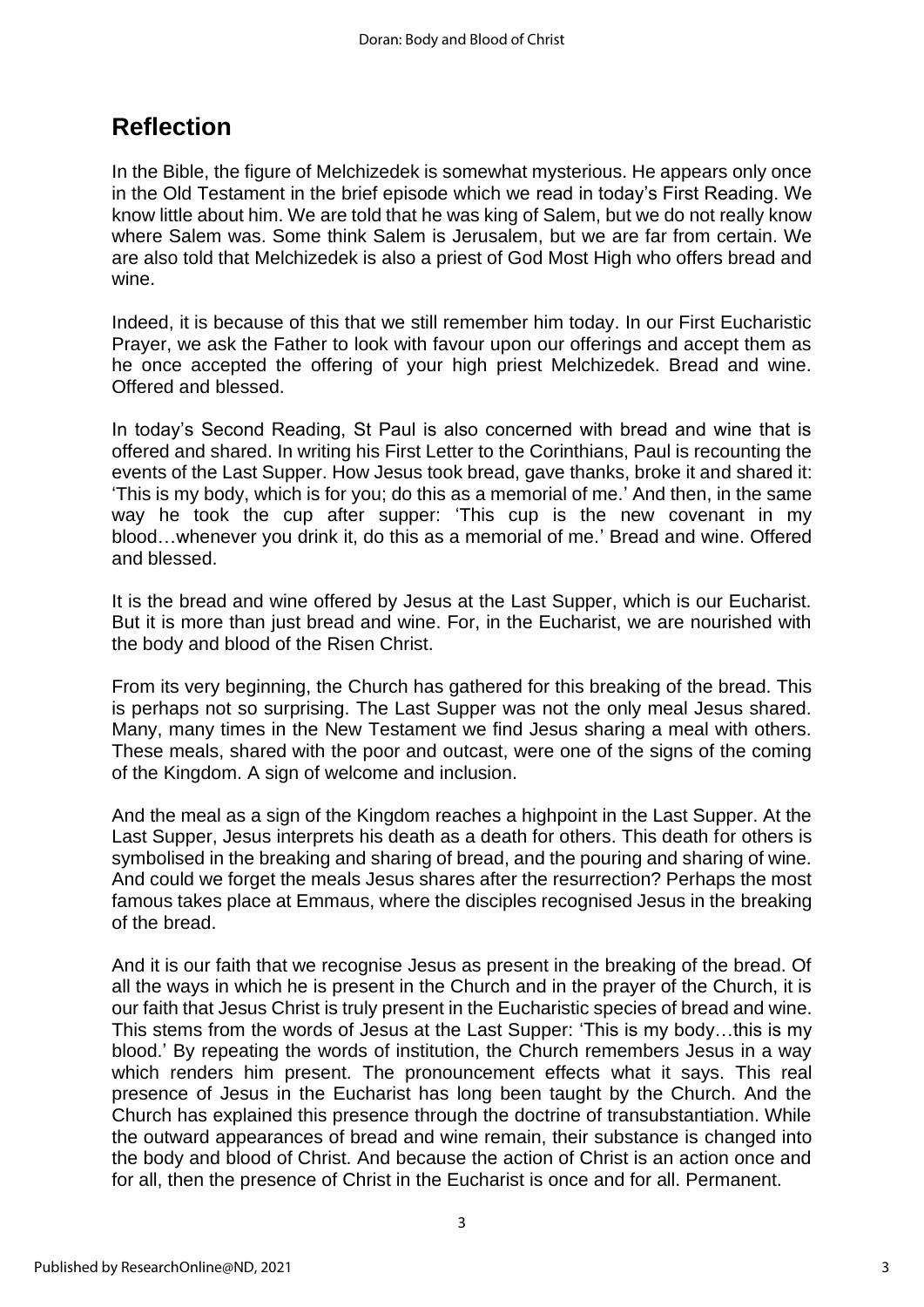But it is not only the person of Jesus who is present in the Eucharist. His saving work is also present. In this way, we can talk of the eucharist as the memorial of his sacrifice on the cross. The sacrificial understanding of the eucharist comes from the words of Jesus at the Last Supper: 'this is the blood of the new covenant.' In days gone by the covenant, or mutual relationship between God and his people, was solemnised with ritual sacrifice in which both parties to the covenant shared.

But, in the death of Jesus, a new covenant is sealed. In the sacrificial self-giving of Jesus on the Cross, and the resurrection of Jesus from the dead, God shows his steadfast and faithful love once and for all. The Church is commissioned to 'Do this in remembrance of me.' But this remembering is not mere memory. It is a remembering which renders present the sacrifice of Jesus on the Cross under the sacramental signs of bread and wine. The love which is present in the self-offering of Jesus on the cross, and the return of that love by the Father in the resurrection of Jesus is available to us through our celebration of the Eucharist. It is available to us because our own selfoffering is joined to the self-offering of the Son and is taken up in his self-offering.

Our celebration of the Eucharist is also an expression of Church unity. Just as one loaf is broken into many from which we all share, so the eucharist is an expression of our unity as Church, particularly our unity with our bishop who is united with the other bishops and with the Pope. We express this unity in our Eucharistic Prayer when we pray for Francis our Pope, and Peter our bishop. But this unity is more than just unity with the Pope and bishops. It is a unity with all of our brothers and sisters. The unity which is expressed in Eucharist should overflow into concern and solicitude for all the other churches, especially those who are poor. The Eucharist is indeed bread for the life of the world.

This is perhaps the heart of the mystery of the Eucharist. This solemnity of the Most Holy Body and Blood of Christ is one of those feasts which seem to highlight our Catholic identity. In the past, we had grand and elaborate celebrations for the feast of Corpus Christi. Processions of the Blessed Sacrament through the streets. Masses of flowers; bank upon bank of candles. Great pageantry.

We do not do this so much anymore. Why not? Yes, our times have changed. As our society has become more pluralistic and less religious, such outward shows seem less appropriate. But our faith has not changed. We still believe that the Eucharist is the body and blood of the risen Jesus under the sign or sacrament of bread and wine. But, perhaps more than ever, the Eucharist is the food and drink of the disciples of Jesus. We are fed, and we are nourished with this food and drink so that we might be the Body of Christ in our world today. Truly, we are fed with the Eucharist so that we might be the life of the world.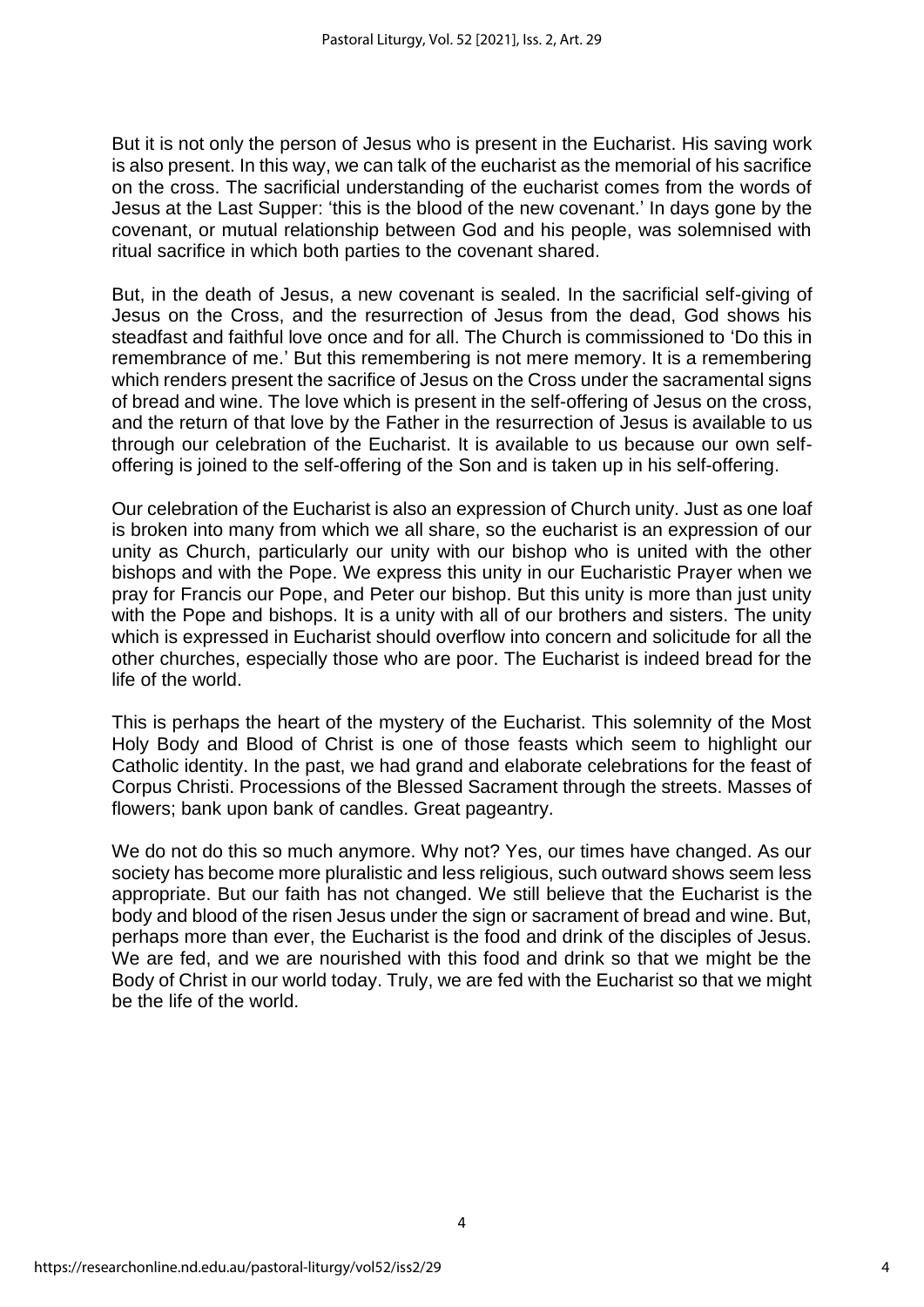# **Prayer of the Faithful**

# **Introduction**

Friends, Jesus made the crowds welcome and talked to them about the kingdom of God. In a spirit of hospitality, let us pray for the needs of our world and our community.

# **Petitions**

We pray for Pope Francis and all our Church leaders; clergy, lay and religious, Like Melchizedek, may they continue to serve the people of God with faithful and joyful hearts.

*(Pause)* Lord hear us OR We pray to the Lord.

We pray for refugees and asylum seekers as we begin Refugee Week. May world communities, and their leaders, welcome persons seeking a safe place to call home and uphold their right to decent living conditions. *(Pause)* Lord hear us OR We pray to the Lord.

We pray for the persons in our world who go hungry every day. May our sharing at the Lord's table change us, so we become ever more compassionate. May we share generously with persons who are poor and hungry - not just from our own excess. *(Pause)* Lord hear us OR We pray to the Lord.

We pray for children, and their families, who will be receiving Holy Communion for the first time at this Eucharist. May they celebrate the Eucharist in joy and know the close friendship of Jesus in their hearts. May this parish community grow in our hunger to remain in Christ, and for Christ to remain in us. *(Pause)* Lord hear us OR We pray to the Lord.

We pray for Plenary Council members attending the forthcoming Council and the committees and support people working hard in the background. May their hearts and minds remain open to receive the Holy Spirit in all their prayer, listening and preparation. *(Pause)* Lord hear us OR We pray to the Lord.

We pray for loved ones who have gone before us. May they know the joy of Christ's presence forever in the heavenly banquet. *(Pause)* Lord hear us OR We pray to the Lord.

# **Conclusion**

God of hospitality and abundance, you fill us with living bread. Let us not be satisfied until it is shared, through the power of the Spirit and in the name of your Son, Jesus Christ.

5

**Amen.**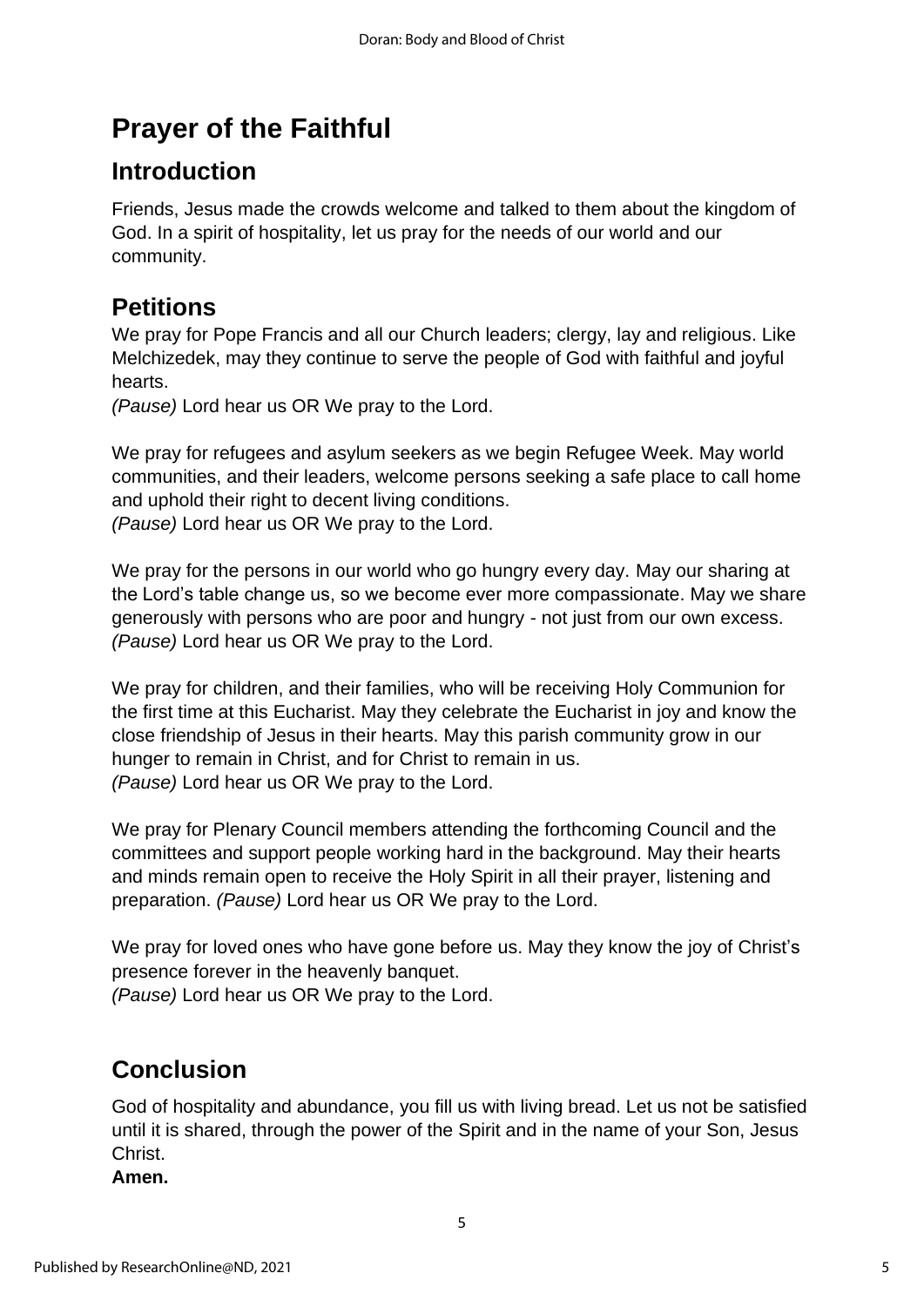## **Music selections by Alessio Loiacono and Chris deSilva**

### **GA**

Alleluia, sing to Jesus. W C Dix/R H Prichard. 371 By your priestly power, O risen Lord. J McAuley/ R Connolly. 386 Christians, let us love one another. A Nigro SJ and M Foltz SNJM/ French melody. 206 Gift of finest wheat. O Westendorf/ R E Kreutz 191 I am the bread of life. S Toolan RSM. 204 In remembrance of you. C Willcock SJ. 355 Song of the Lord's supper. M Joncas. 322 Take and eat. J Quinn SJ/ M Joncas. 198 The song of the supper. J Bell. 385 This body will be given for you. C Willcock SJ. 387

### **AOV1**

Gather us together. O. Alstott. 111 I am the bread of life. S Toolan RSM. 49 In the breaking of the bread. B Hurd. 58 We remember. M Haugen. 81 When we eat this bread. M Joncas. 99

### **AOV2**

As grains of wheat. L Rosania. 153 Bread broken, wine shared. R Horner. 155 Feed us now. R Mann. 93 Let us break bread together. American Folk Hymn. 98 May we come to know the Lord. D R Gagnon. 19 Table of plenty. D Schutte. 20 We gather here, O God. O Alstott/ C Smith CFC. 99

### **AOV4Kids**

For the journey. G Holmes. 128 Take and eat. M Russell. 114 The table of God. F P O'Brien. 8 To live like Jesus. M O'Brien/ D Pudney. 160 We live and love your word. K Bates SM. 118

### **AOVNG**

I am the bread of life. Tom Kaczmarek. 72 Jesus, bread of life. Amanda McKenna. 80

### **CWB**

Alleluia, sing to Jesus. William Chatterton Dix. 619 Bread of the world in mercy broken. Reginald Heber. 631 By your priestly power, O risen Lord. James Phillip McAuley. 634 Christians, let us love one another. Fr. A. Nigro/Sr. M. Claudia Folz. 648